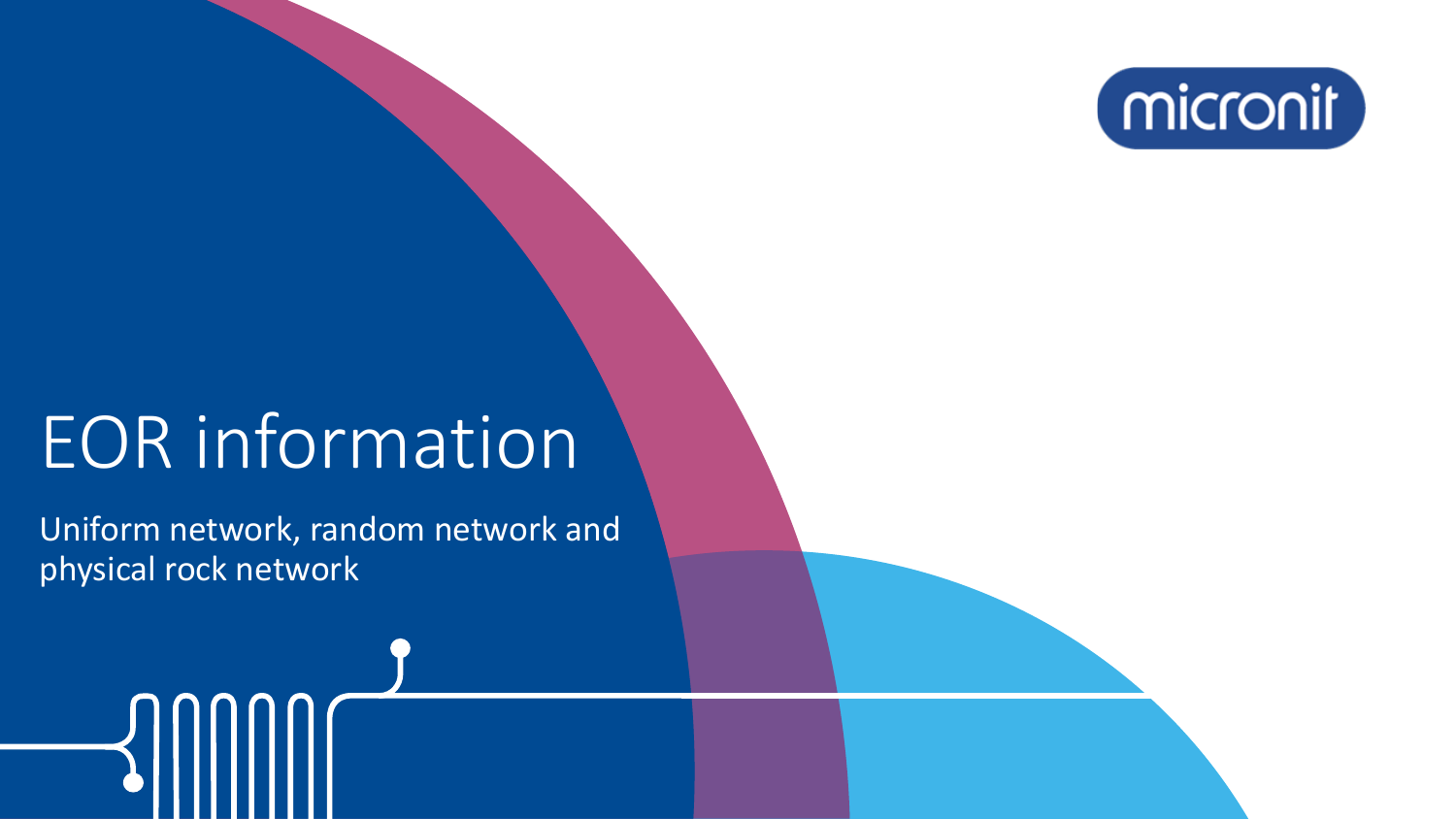### Isotropic etching



The structure in EOR chips is created by an etching process. For this reason, the channels have typical isotropic etching features, as depicted here. A piece of glass is exposed to acids that dissolve the glass equally fast in all directions. This makes the channel grow in all directions, resulting in round corners and a smaller bottom channel width compared to the top channel width.

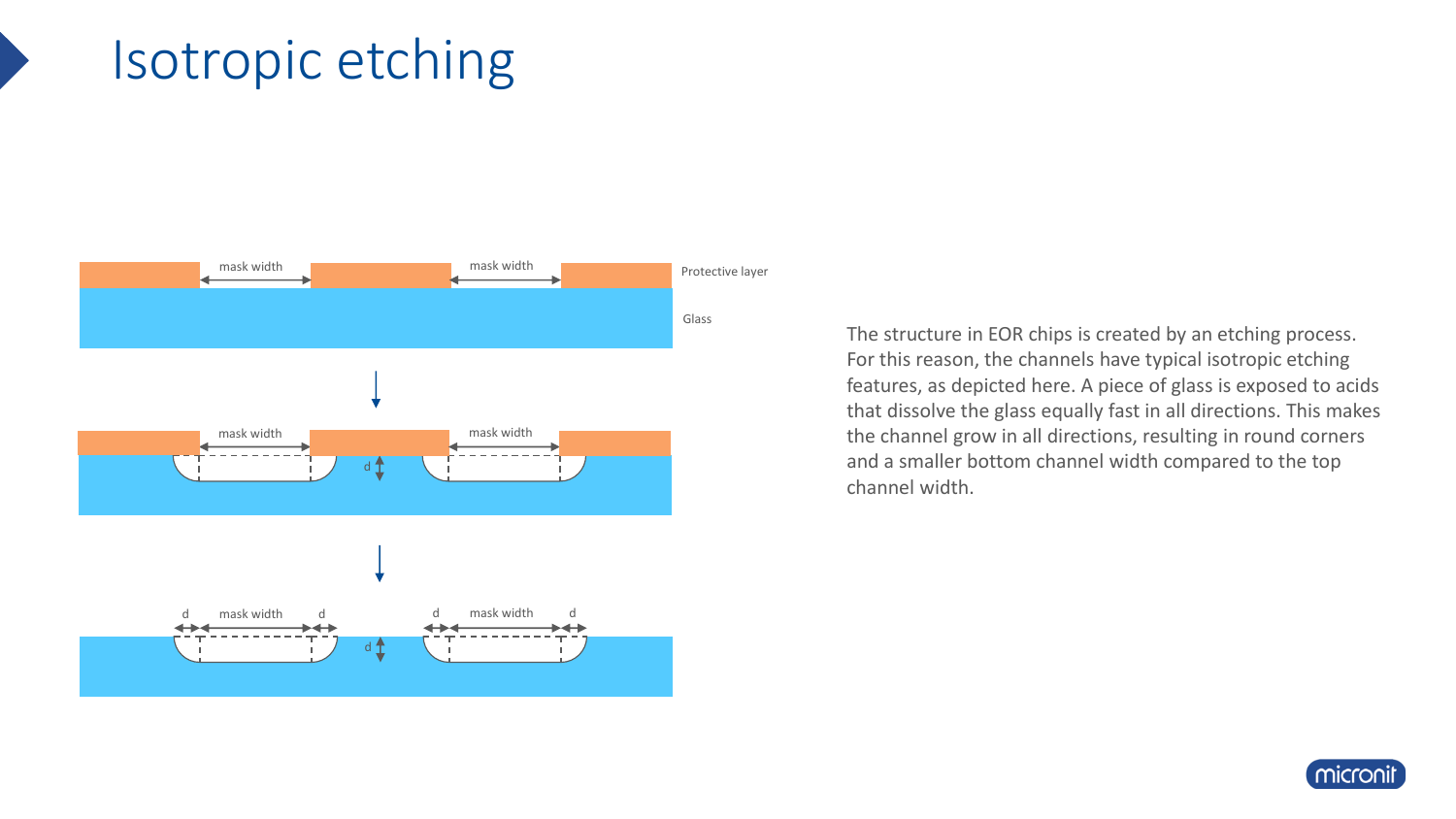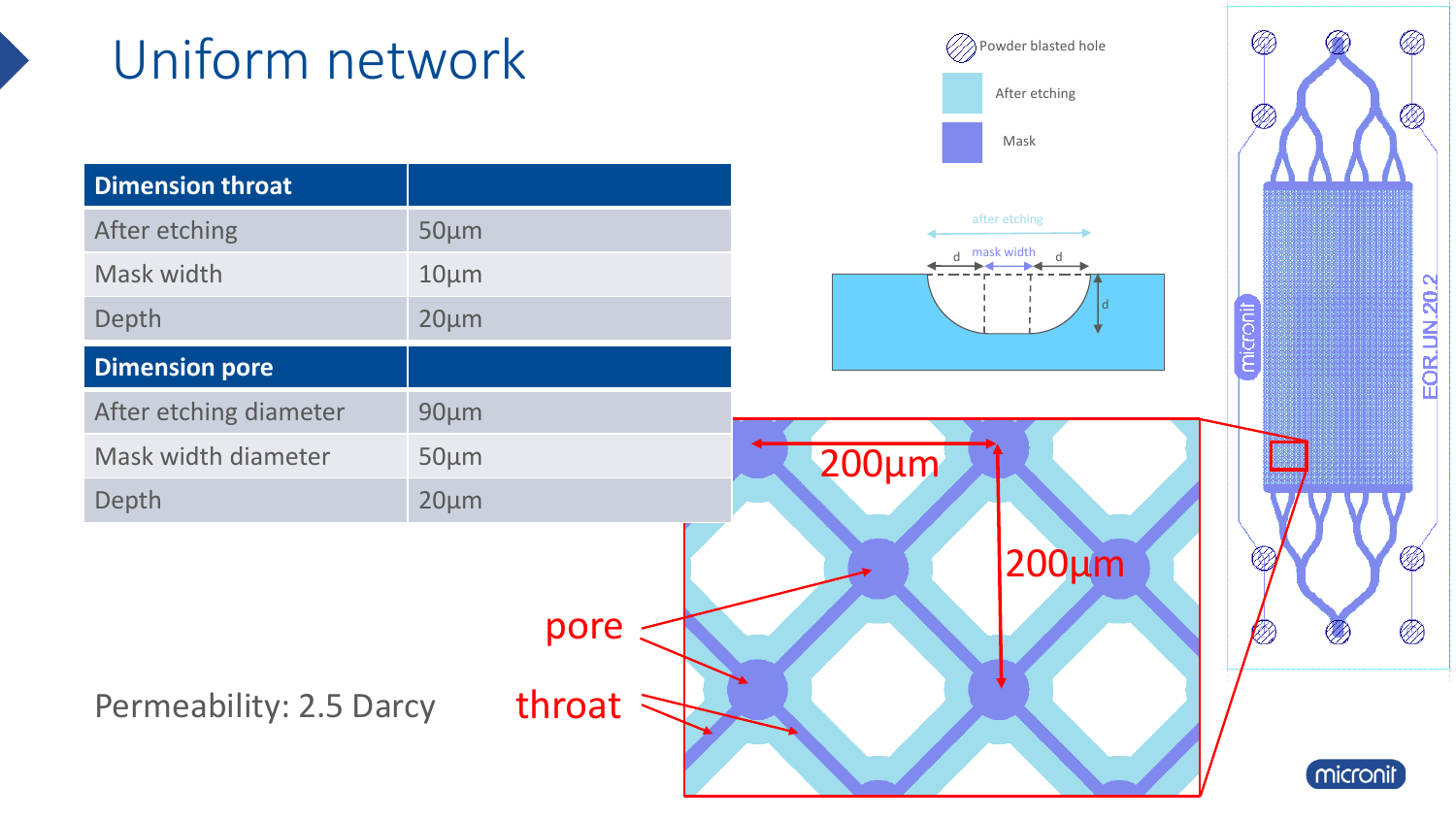### Random network

| <b>After etching</b> | Mask width | <b>Depth</b> | Number of times<br>on chip |
|----------------------|------------|--------------|----------------------------|
| 50                   | 10         | 20           | 1429                       |
| 70                   | 30         | 20           | 1438                       |
| 90                   | 50         | 20           | 1412                       |
| 110                  | 70         | 20           | 1412                       |
| 130                  | 90         | 20           | 1531                       |

Permeability: 1.6 Darcy ⋙ throat



micronit